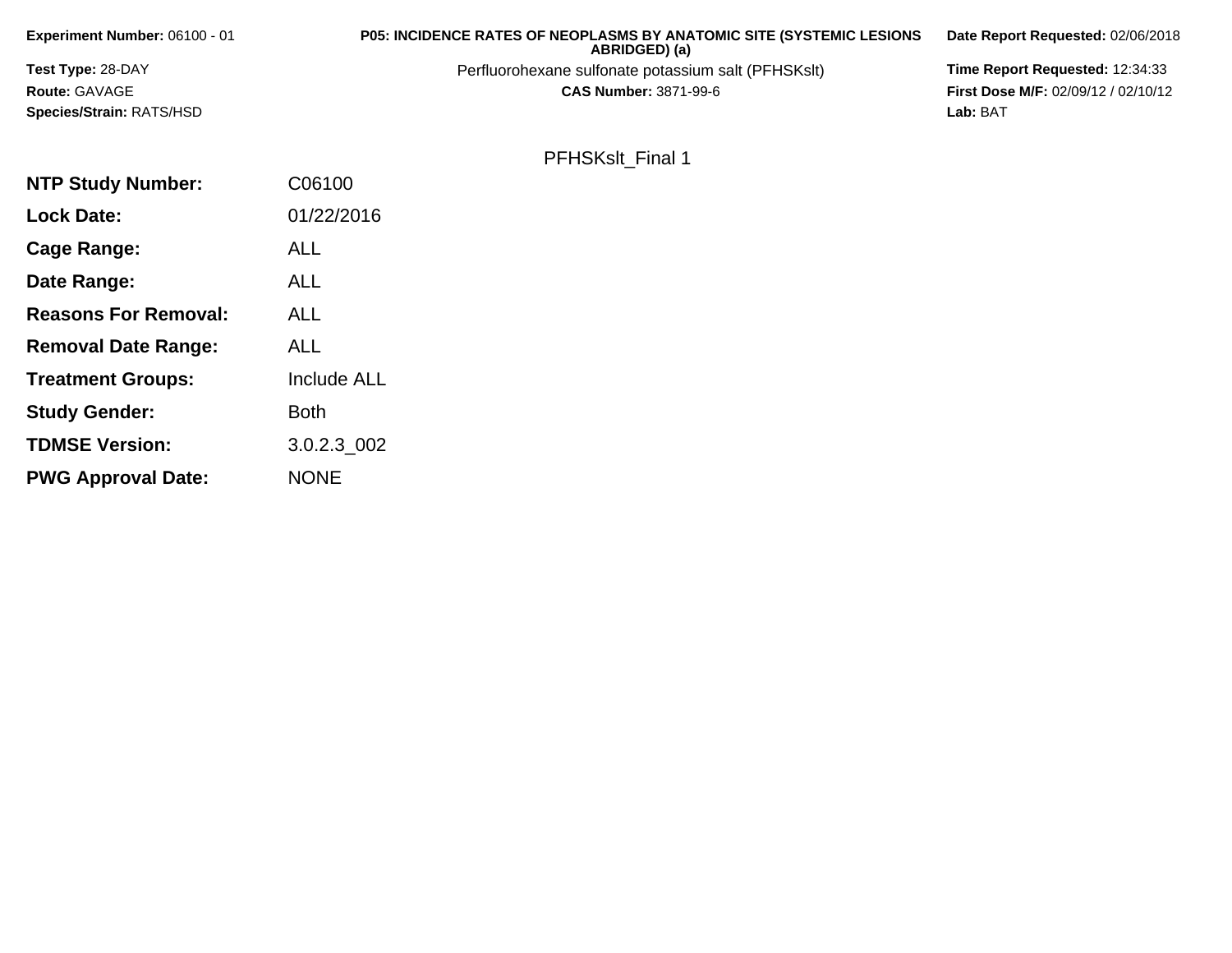| Experiment Number: 06100 - 01                                                |            | P05: INCIDENCE RATES OF NEOPLASMS BY ANATOMIC SITE (SYSTEMIC LESIONS | ABRIDGED) (a)                |              | Date Report Requested: 02/06/2018 |                                                                        |  |
|------------------------------------------------------------------------------|------------|----------------------------------------------------------------------|------------------------------|--------------|-----------------------------------|------------------------------------------------------------------------|--|
| Test Type: 28-DAY                                                            |            | Perfluorohexane sulfonate potassium salt (PFHSKslt)                  |                              |              |                                   | Time Report Requested: 12:34:33<br>First Dose M/F: 02/09/12 / 02/10/12 |  |
| Route: GAVAGE                                                                |            |                                                                      | <b>CAS Number: 3871-99-6</b> |              |                                   |                                                                        |  |
| Species/Strain: RATS/HSD                                                     |            |                                                                      |                              | Lab: BAT     |                                   |                                                                        |  |
| Harlan Sprague Dawley RATS MALE                                              | 0mg/kg/d M | .625mg/kg/d M                                                        | 1.25mg/kg/d M                | 2.5mg/kg/d M | 5mg/kg/d M                        | 10mg/kg/d M                                                            |  |
| <b>Disposition Summary</b>                                                   |            |                                                                      |                              |              |                                   |                                                                        |  |
| <b>Animals Initially In Study</b><br><b>Early Deaths</b><br><b>Survivors</b> | 10         | 10                                                                   | 10                           | 10           | 10                                | 10                                                                     |  |
| <b>Terminal Sacrifice</b>                                                    | 10         | 10                                                                   | 10                           | 10           | 10                                | 10                                                                     |  |
| <b>Animals Examined Microscopically</b>                                      | 10         | 10                                                                   | 10                           | 10           | 10                                | 10                                                                     |  |
| <b>ALIMENTARY SYSTEM</b>                                                     |            |                                                                      |                              |              |                                   |                                                                        |  |
| Esophagus                                                                    | (10)       | (0)                                                                  | (0)                          | (0)          | (0)                               | (10)                                                                   |  |
| Intestine Large, Cecum                                                       | (10)       | (0)                                                                  | (0)                          | (0)          | (0)                               | (10)                                                                   |  |
| Intestine Large, Colon                                                       | (10)       | (0)                                                                  | (0)                          | (0)          | (0)                               | (10)                                                                   |  |
| Intestine Large, Rectum                                                      | (10)       | (0)                                                                  | (0)                          | (0)          | (0)                               | (10)                                                                   |  |
| Intestine Small, Duodenum                                                    | (10)       | (0)                                                                  | (0)                          | (0)          | (0)                               | (10)                                                                   |  |
| Intestine Small, Ileum                                                       | (10)       | (0)                                                                  | (0)                          | (0)          | (0)                               | (10)                                                                   |  |
| Intestine Small, Jejunum                                                     | (10)       | (0)                                                                  | (0)                          | (0)          | (0)                               | (10)                                                                   |  |
| Liver                                                                        | (10)       | (10)                                                                 | (10)                         | (10)         | (10)                              | (10)                                                                   |  |
| Pancreas                                                                     | (10)       | (10)                                                                 | (10)                         | (10)         | (10)                              | (10)                                                                   |  |
| Salivary Glands                                                              | (10)       | (0)                                                                  | (0)                          | (0)          | (0)                               | (10)                                                                   |  |
| Stomach, Forestomach                                                         | (10)       | (0)                                                                  | (0)                          | (0)          | (0)                               | (10)                                                                   |  |
| Stomach, Glandular                                                           | (10)       | (0)                                                                  | (0)                          | (0)          | (0)                               | (10)                                                                   |  |
| <b>CARDIOVASCULAR SYSTEM</b>                                                 |            |                                                                      |                              |              |                                   |                                                                        |  |
| <b>Blood Vessel</b>                                                          | (10)       | (0)                                                                  | (0)                          | (0)          | (0)                               | (10)                                                                   |  |
| Heart                                                                        | (10)       | (0)                                                                  | (0)                          | (0)          | (0)                               | (10)                                                                   |  |
| <b>ENDOCRINE SYSTEM</b>                                                      |            |                                                                      |                              |              |                                   |                                                                        |  |
| <b>Adrenal Cortex</b>                                                        | (10)       | (0)                                                                  | (0)                          | (0)          | (0)                               | (10)                                                                   |  |
| Adrenal Medulla                                                              | (10)       | (0)                                                                  | (0)                          | (0)          | (0)                               | (10)                                                                   |  |
| Parathyroid Gland                                                            | (10)       | (0)                                                                  | (0)                          | (0)          | (0)                               | (8)                                                                    |  |
| <b>Pituitary Gland</b>                                                       | (10)       | (0)                                                                  | (0)                          | (0)          | (0)                               | (10)                                                                   |  |
| <b>Thyroid Gland</b>                                                         | (10)       | (10)                                                                 | (10)                         | (10)         | (10)                              | (10)                                                                   |  |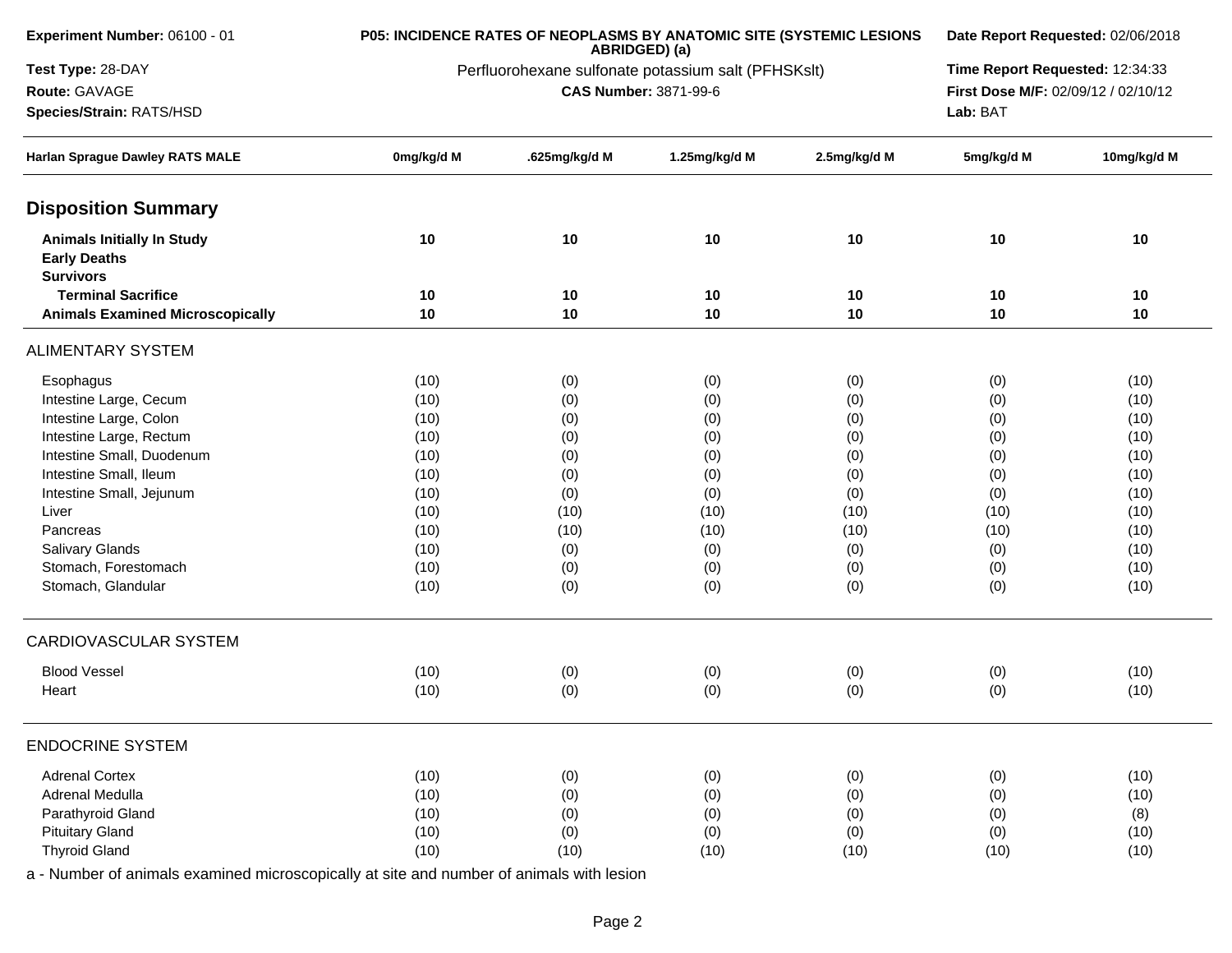| Experiment Number: 06100 - 01                                                              |                                                     | P05: INCIDENCE RATES OF NEOPLASMS BY ANATOMIC SITE (SYSTEMIC LESIONS               | ABRIDGED) (a)                     |                                   | Date Report Requested: 02/06/2018 |                                      |  |  |
|--------------------------------------------------------------------------------------------|-----------------------------------------------------|------------------------------------------------------------------------------------|-----------------------------------|-----------------------------------|-----------------------------------|--------------------------------------|--|--|
| Test Type: 28-DAY<br>Route: GAVAGE<br>Species/Strain: RATS/HSD                             | Perfluorohexane sulfonate potassium salt (PFHSKslt) | Time Report Requested: 12:34:33<br>First Dose M/F: 02/09/12 / 02/10/12<br>Lab: BAT |                                   |                                   |                                   |                                      |  |  |
| <b>Harlan Sprague Dawley RATS MALE</b>                                                     | 0mg/kg/d M                                          | .625mg/kg/d M                                                                      | 1.25mg/kg/d M                     | 2.5mg/kg/d M                      | 5mg/kg/d M                        | 10mg/kg/d M                          |  |  |
| <b>GENERAL BODY SYSTEM</b>                                                                 |                                                     |                                                                                    |                                   |                                   |                                   |                                      |  |  |
| None                                                                                       |                                                     |                                                                                    |                                   |                                   |                                   |                                      |  |  |
| <b>GENITAL SYSTEM</b>                                                                      |                                                     |                                                                                    |                                   |                                   |                                   |                                      |  |  |
| Epididymis<br><b>Preputial Gland</b><br>Prostate<br>Seminal Vesicle<br><b>Testes</b>       | (10)<br>(10)<br>(10)<br>(10)<br>(10)                | (0)<br>(0)<br>(0)<br>(0)<br>(10)                                                   | (0)<br>(0)<br>(0)<br>(0)<br>(10)  | (0)<br>(0)<br>(0)<br>(0)<br>(10)  | (0)<br>(0)<br>(0)<br>(0)<br>(10)  | (10)<br>(10)<br>(10)<br>(10)<br>(10) |  |  |
| <b>HEMATOPOIETIC SYSTEM</b>                                                                |                                                     |                                                                                    |                                   |                                   |                                   |                                      |  |  |
| <b>Bone Marrow</b><br>Lymph Node, Mandibular<br>Lymph Node, Mesenteric<br>Spleen<br>Thymus | (10)<br>(10)<br>(10)<br>(10)<br>(10)                | (10)<br>(0)<br>(0)<br>(10)<br>(0)                                                  | (10)<br>(0)<br>(0)<br>(10)<br>(0) | (10)<br>(0)<br>(0)<br>(10)<br>(0) | (10)<br>(0)<br>(0)<br>(10)<br>(0) | (10)<br>(10)<br>(10)<br>(10)<br>(10) |  |  |
| <b>INTEGUMENTARY SYSTEM</b>                                                                |                                                     |                                                                                    |                                   |                                   |                                   |                                      |  |  |
| <b>Mammary Gland</b><br>Skin                                                               | (10)<br>(10)                                        | (0)<br>(0)                                                                         | (0)<br>(0)                        | (0)<br>(0)                        | (0)<br>(0)                        | (10)<br>(10)                         |  |  |
| MUSCULOSKELETAL SYSTEM                                                                     |                                                     |                                                                                    |                                   |                                   |                                   |                                      |  |  |
| <b>Bone</b>                                                                                | (10)                                                | (0)                                                                                | (0)                               | (0)                               | (0)                               | (10)                                 |  |  |

NERVOUS SYSTEM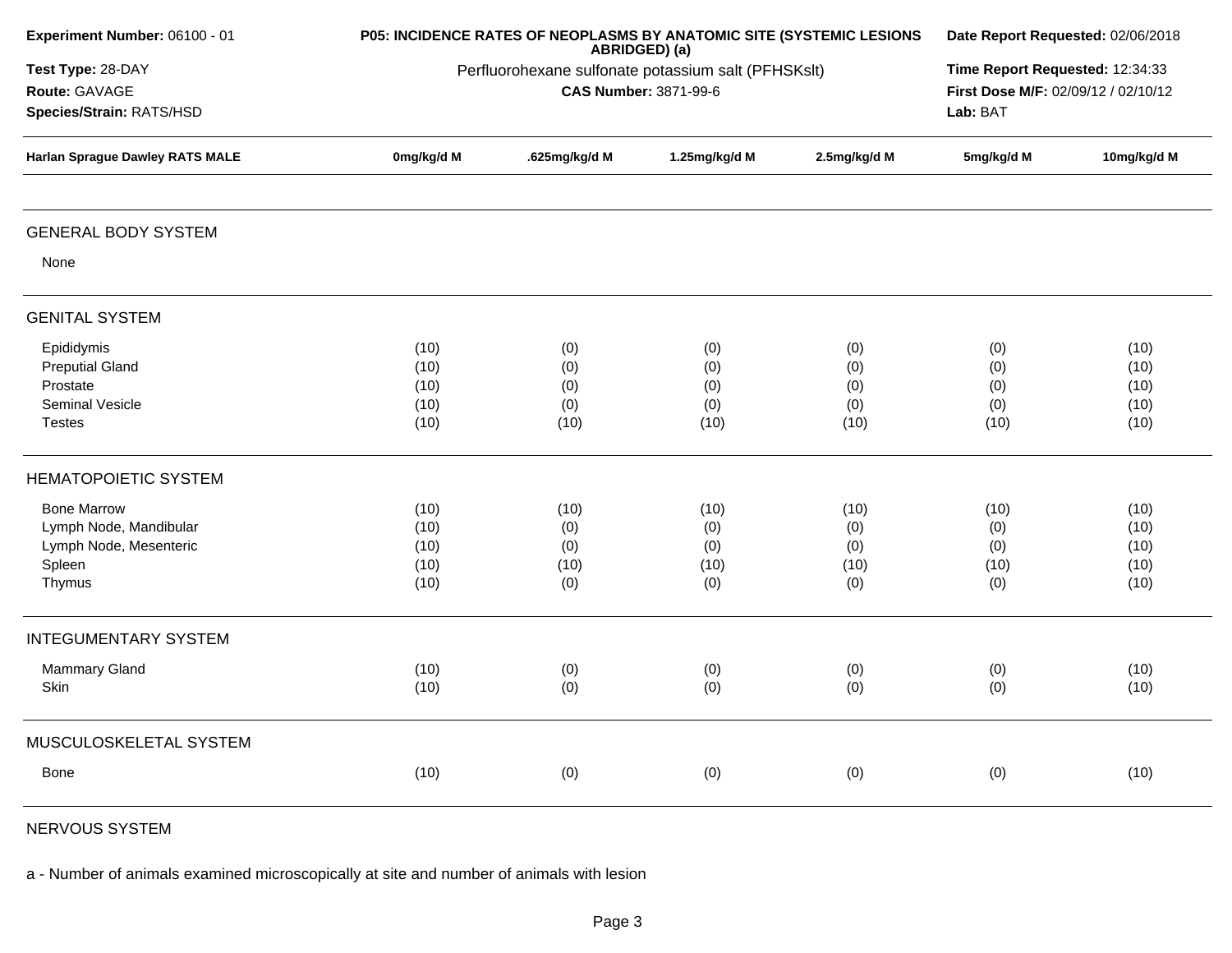| Experiment Number: 06100 - 01<br>Test Type: 28-DAY<br>Route: GAVAGE<br>Species/Strain: RATS/HSD<br><b>Harlan Sprague Dawley RATS MALE</b> |                      | P05: INCIDENCE RATES OF NEOPLASMS BY ANATOMIC SITE (SYSTEMIC LESIONS | ABRIDGED) (a)                |                    |                                                                                                                                                                                    |              |  |  |
|-------------------------------------------------------------------------------------------------------------------------------------------|----------------------|----------------------------------------------------------------------|------------------------------|--------------------|------------------------------------------------------------------------------------------------------------------------------------------------------------------------------------|--------------|--|--|
|                                                                                                                                           |                      | Perfluorohexane sulfonate potassium salt (PFHSKslt)                  | <b>CAS Number: 3871-99-6</b> |                    | Date Report Requested: 02/06/2018<br>Time Report Requested: 12:34:33<br>First Dose M/F: 02/09/12 / 02/10/12<br>Lab: BAT<br>5mg/kg/d M<br>10mg/kg/d M<br>(0)<br>(10)<br>(10)<br>(0) |              |  |  |
|                                                                                                                                           | 0mg/kg/d M           | .625mg/kg/d M                                                        | 1.25mg/kg/d M                | 2.5mg/kg/d M       |                                                                                                                                                                                    |              |  |  |
| <b>Brain</b>                                                                                                                              | (10)                 | (0)                                                                  | (0)                          | (0)                |                                                                                                                                                                                    |              |  |  |
| <b>RESPIRATORY SYSTEM</b>                                                                                                                 |                      |                                                                      |                              |                    |                                                                                                                                                                                    |              |  |  |
| Lung<br>Nose<br>Trachea                                                                                                                   | (10)<br>(10)<br>(10) | (0)<br>(10)<br>(0)                                                   | (0)<br>(10)<br>(0)           | (0)<br>(10)<br>(0) | (10)<br>(0)                                                                                                                                                                        | (10)<br>(10) |  |  |
| SPECIAL SENSES SYSTEM                                                                                                                     |                      |                                                                      |                              |                    |                                                                                                                                                                                    |              |  |  |
| Eye<br><b>Harderian Gland</b>                                                                                                             | (10)<br>(10)         | (0)<br>(0)                                                           | (0)<br>(0)                   | (0)<br>(0)         | (0)<br>(0)                                                                                                                                                                         | (10)<br>(10) |  |  |
| <b>URINARY SYSTEM</b>                                                                                                                     |                      |                                                                      |                              |                    |                                                                                                                                                                                    |              |  |  |
| Kidney<br><b>Urinary Bladder</b>                                                                                                          | (10)<br>(10)         | (10)<br>(0)                                                          | (10)<br>(0)                  | (10)<br>(0)        | (10)<br>(0)                                                                                                                                                                        | (10)<br>(10) |  |  |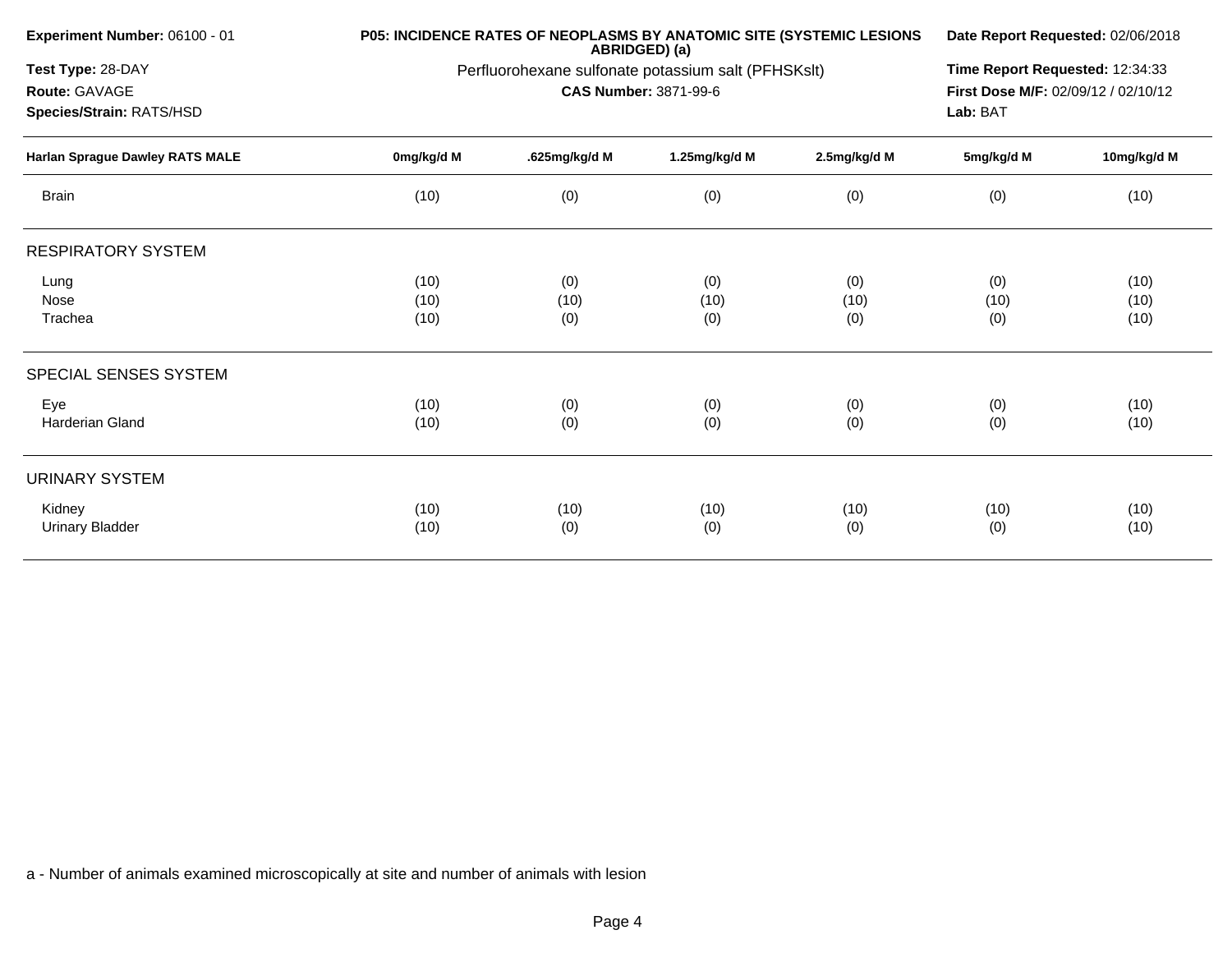| P05: INCIDENCE RATES OF NEOPLASMS BY ANATOMIC SITE (SYSTEMIC LESIONS<br>ABRIDGED) (a) |               |               | Date Report Requested: 02/06/2018 |                                                     |             |  |
|---------------------------------------------------------------------------------------|---------------|---------------|-----------------------------------|-----------------------------------------------------|-------------|--|
|                                                                                       |               |               |                                   | Time Report Requested: 12:34:33                     |             |  |
|                                                                                       |               |               |                                   | First Dose M/F: 02/09/12 / 02/10/12                 |             |  |
| Lab: BAT                                                                              |               |               |                                   |                                                     |             |  |
| 0mg/kg/d M                                                                            | .625mg/kg/d M | 1.25mg/kg/d M | 2.5mg/kg/d M                      | 5mg/kg/d M                                          | 10mg/kg/d M |  |
|                                                                                       |               |               |                                   |                                                     |             |  |
|                                                                                       |               |               |                                   |                                                     |             |  |
|                                                                                       |               |               |                                   |                                                     |             |  |
|                                                                                       |               |               |                                   |                                                     |             |  |
|                                                                                       |               |               |                                   |                                                     |             |  |
|                                                                                       |               |               |                                   |                                                     |             |  |
|                                                                                       |               |               |                                   |                                                     |             |  |
|                                                                                       |               |               | <b>CAS Number: 3871-99-6</b>      | Perfluorohexane sulfonate potassium salt (PFHSKslt) |             |  |

\*\*\* END OF MALE \*\*\*

a - Number of animals examined microscopically at site and number of animals with lesion

b - Primary tumors: all tumors except metastatic tumors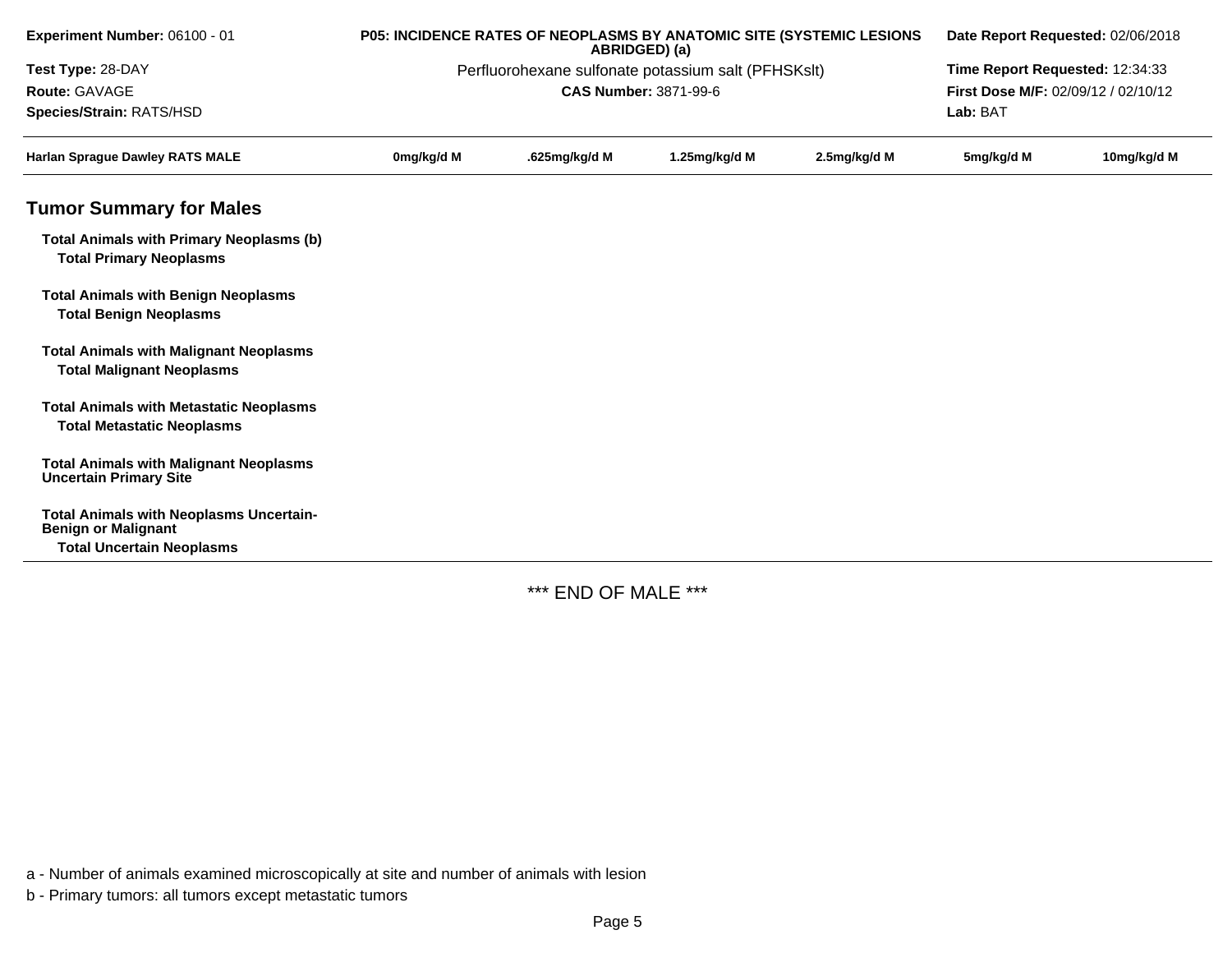| Experiment Number: 06100 - 01                                                |            | P05: INCIDENCE RATES OF NEOPLASMS BY ANATOMIC SITE (SYSTEMIC LESIONS | ABRIDGED) (a)                |               |      |                                                                                                                                                                                                                                                                                                                                                                                    |  |
|------------------------------------------------------------------------------|------------|----------------------------------------------------------------------|------------------------------|---------------|------|------------------------------------------------------------------------------------------------------------------------------------------------------------------------------------------------------------------------------------------------------------------------------------------------------------------------------------------------------------------------------------|--|
| Test Type: 28-DAY                                                            |            | Perfluorohexane sulfonate potassium salt (PFHSKslt)                  |                              |               |      | Date Report Requested: 02/06/2018<br>Time Report Requested: 12:34:33<br>First Dose M/F: 02/09/12 / 02/10/12<br>25mg/kg/d F<br>50mg/kg/d F<br>10<br>10<br>10<br>10<br>10<br>10<br>(10)<br>(0)<br>(0)<br>(10)<br>(0)<br>(10)<br>(10)<br>(0)<br>(0)<br>(10)<br>(0)<br>(10)<br>(0)<br>(10)<br>(10)<br>(10)<br>(10)<br>(10)<br>(10)<br>(0)<br>(10)<br>(0)<br>(0)<br>(10)<br>(0)<br>(10) |  |
| Route: GAVAGE                                                                |            |                                                                      | <b>CAS Number: 3871-99-6</b> |               |      |                                                                                                                                                                                                                                                                                                                                                                                    |  |
| Species/Strain: RATS/HSD                                                     | Lab: BAT   |                                                                      |                              |               |      |                                                                                                                                                                                                                                                                                                                                                                                    |  |
| Harlan Sprague Dawley RATS FEMALE                                            | 0mg/kg/d F | 3.12mg/kg/d F                                                        | 6.25mg/kg/d F                | 12.5mg/kg/d F |      |                                                                                                                                                                                                                                                                                                                                                                                    |  |
| <b>Disposition Summary</b>                                                   |            |                                                                      |                              |               |      |                                                                                                                                                                                                                                                                                                                                                                                    |  |
| <b>Animals Initially In Study</b><br><b>Early Deaths</b><br><b>Survivors</b> | 10         | 10                                                                   | 10                           | 10            |      |                                                                                                                                                                                                                                                                                                                                                                                    |  |
| <b>Terminal Sacrifice</b>                                                    | 10         | 10                                                                   | 10                           | 10            |      |                                                                                                                                                                                                                                                                                                                                                                                    |  |
| <b>Animals Examined Microscopically</b>                                      | 10         | 10                                                                   | 10                           | 10            |      |                                                                                                                                                                                                                                                                                                                                                                                    |  |
| <b>ALIMENTARY SYSTEM</b>                                                     |            |                                                                      |                              |               |      |                                                                                                                                                                                                                                                                                                                                                                                    |  |
| Esophagus                                                                    | (10)       | (0)                                                                  | (0)                          | (0)           |      |                                                                                                                                                                                                                                                                                                                                                                                    |  |
| Intestine Large, Cecum                                                       | (10)       | (0)                                                                  | (0)                          | (0)           |      |                                                                                                                                                                                                                                                                                                                                                                                    |  |
| Intestine Large, Colon                                                       | (10)       | (0)                                                                  | (0)                          | (0)           |      |                                                                                                                                                                                                                                                                                                                                                                                    |  |
| Intestine Large, Rectum                                                      | (10)       | (0)                                                                  | (0)                          | (0)           |      |                                                                                                                                                                                                                                                                                                                                                                                    |  |
| Intestine Small, Duodenum                                                    | (10)       | (0)                                                                  | (0)                          | (0)           |      |                                                                                                                                                                                                                                                                                                                                                                                    |  |
| Intestine Small, Ileum                                                       | (10)       | (0)                                                                  | (0)                          | (0)           |      |                                                                                                                                                                                                                                                                                                                                                                                    |  |
| Intestine Small, Jejunum                                                     | (10)       | (0)                                                                  | (0)                          | (0)           |      |                                                                                                                                                                                                                                                                                                                                                                                    |  |
| Liver                                                                        | (10)       | (10)                                                                 | (10)                         | (10)          |      |                                                                                                                                                                                                                                                                                                                                                                                    |  |
| Pancreas                                                                     | (10)       | (10)                                                                 | (10)                         | (10)          |      |                                                                                                                                                                                                                                                                                                                                                                                    |  |
| Salivary Glands                                                              | (10)       | (0)                                                                  | (0)                          | (0)           |      |                                                                                                                                                                                                                                                                                                                                                                                    |  |
| Stomach, Forestomach                                                         | (10)       | (0)                                                                  | (0)                          | (0)           |      |                                                                                                                                                                                                                                                                                                                                                                                    |  |
| Stomach, Glandular                                                           | (10)       | (0)                                                                  | (0)                          | (0)           |      |                                                                                                                                                                                                                                                                                                                                                                                    |  |
| <b>CARDIOVASCULAR SYSTEM</b>                                                 |            |                                                                      |                              |               |      |                                                                                                                                                                                                                                                                                                                                                                                    |  |
| <b>Blood Vessel</b>                                                          | (10)       | (0)                                                                  | (0)                          | (0)           |      |                                                                                                                                                                                                                                                                                                                                                                                    |  |
| Heart                                                                        | (10)       | (0)                                                                  | (0)                          | (0)           | (0)  | (10)                                                                                                                                                                                                                                                                                                                                                                               |  |
| <b>ENDOCRINE SYSTEM</b>                                                      |            |                                                                      |                              |               |      |                                                                                                                                                                                                                                                                                                                                                                                    |  |
| <b>Adrenal Cortex</b>                                                        | (10)       | (0)                                                                  | (0)                          | (0)           | (0)  | (10)                                                                                                                                                                                                                                                                                                                                                                               |  |
| Adrenal Medulla                                                              | (10)       | (0)                                                                  | (0)                          | (0)           | (0)  | (10)                                                                                                                                                                                                                                                                                                                                                                               |  |
| Parathyroid Gland                                                            | (10)       | (0)                                                                  | (0)                          | (0)           | (0)  | (8)                                                                                                                                                                                                                                                                                                                                                                                |  |
| <b>Pituitary Gland</b>                                                       | (10)       | (0)                                                                  | (0)                          | (0)           | (0)  | (10)                                                                                                                                                                                                                                                                                                                                                                               |  |
| <b>Thyroid Gland</b>                                                         | (10)       | (10)                                                                 | (10)                         | (10)          | (10) | (10)                                                                                                                                                                                                                                                                                                                                                                               |  |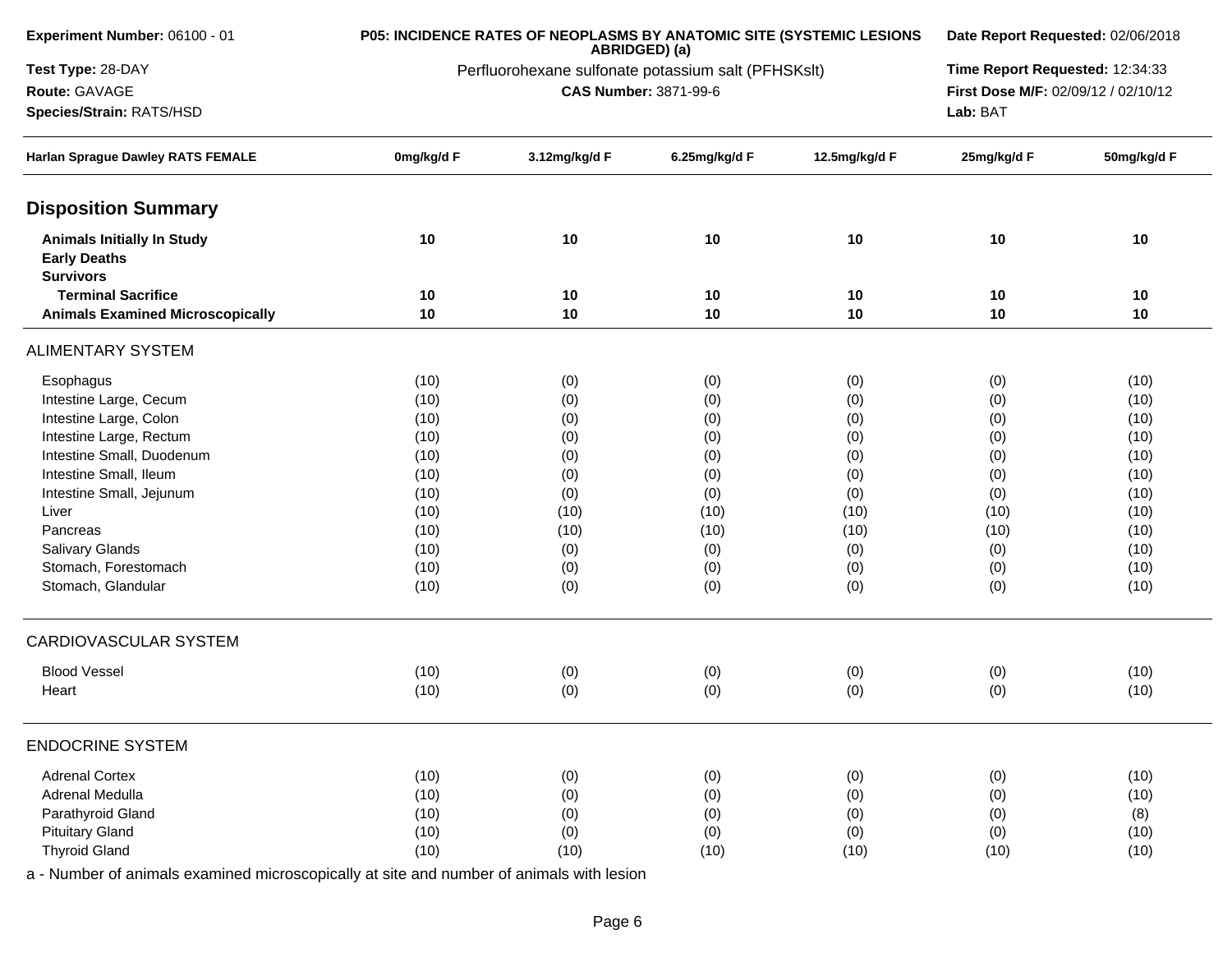| Experiment Number: 06100 - 01                                                              |                                                                                     | P05: INCIDENCE RATES OF NEOPLASMS BY ANATOMIC SITE (SYSTEMIC LESIONS | ABRIDGED) (a)                     |                                   | Date Report Requested: 02/06/2018                                                  |                                      |  |  |
|--------------------------------------------------------------------------------------------|-------------------------------------------------------------------------------------|----------------------------------------------------------------------|-----------------------------------|-----------------------------------|------------------------------------------------------------------------------------|--------------------------------------|--|--|
| Test Type: 28-DAY<br>Route: GAVAGE<br>Species/Strain: RATS/HSD                             | Perfluorohexane sulfonate potassium salt (PFHSKslt)<br><b>CAS Number: 3871-99-6</b> |                                                                      |                                   |                                   | Time Report Requested: 12:34:33<br>First Dose M/F: 02/09/12 / 02/10/12<br>Lab: BAT |                                      |  |  |
| <b>Harlan Sprague Dawley RATS FEMALE</b>                                                   | 0mg/kg/d F                                                                          | 3.12mg/kg/d F                                                        | 6.25mg/kg/d F                     | 12.5mg/kg/d F                     | 25mg/kg/d F                                                                        | 50mg/kg/d F                          |  |  |
| <b>GENERAL BODY SYSTEM</b>                                                                 |                                                                                     |                                                                      |                                   |                                   |                                                                                    |                                      |  |  |
| None                                                                                       |                                                                                     |                                                                      |                                   |                                   |                                                                                    |                                      |  |  |
| <b>GENITAL SYSTEM</b>                                                                      |                                                                                     |                                                                      |                                   |                                   |                                                                                    |                                      |  |  |
| <b>Clitoral Gland</b><br>Ovary<br>Uterus                                                   | (9)<br>(10)<br>(10)                                                                 | (0)<br>(10)<br>(1)                                                   | (0)<br>(10)<br>(1)                | (0)<br>(10)<br>(3)                | (0)<br>(10)<br>(0)                                                                 | (10)<br>(10)<br>(10)                 |  |  |
| <b>HEMATOPOIETIC SYSTEM</b>                                                                |                                                                                     |                                                                      |                                   |                                   |                                                                                    |                                      |  |  |
| <b>Bone Marrow</b><br>Lymph Node, Mandibular<br>Lymph Node, Mesenteric<br>Spleen<br>Thymus | (10)<br>(10)<br>(10)<br>(10)<br>(10)                                                | (10)<br>(0)<br>(0)<br>(10)<br>(0)                                    | (10)<br>(0)<br>(0)<br>(10)<br>(0) | (10)<br>(0)<br>(0)<br>(10)<br>(0) | (10)<br>(0)<br>(0)<br>(10)<br>(0)                                                  | (10)<br>(10)<br>(10)<br>(10)<br>(10) |  |  |
| <b>INTEGUMENTARY SYSTEM</b>                                                                |                                                                                     |                                                                      |                                   |                                   |                                                                                    |                                      |  |  |
| Mammary Gland<br>Skin                                                                      | (10)<br>(10)                                                                        | (0)<br>(0)                                                           | (0)<br>(0)                        | (0)<br>(0)                        | (0)<br>(0)                                                                         | (10)<br>(10)                         |  |  |
| MUSCULOSKELETAL SYSTEM                                                                     |                                                                                     |                                                                      |                                   |                                   |                                                                                    |                                      |  |  |
| Bone                                                                                       | (10)                                                                                | (0)                                                                  | (0)                               | (0)                               | (0)                                                                                | (10)                                 |  |  |
| NERVOUS SYSTEM                                                                             |                                                                                     |                                                                      |                                   |                                   |                                                                                    |                                      |  |  |
| <b>Brain</b>                                                                               | (10)                                                                                | (0)                                                                  | (0)                               | (0)                               | (0)                                                                                | (10)                                 |  |  |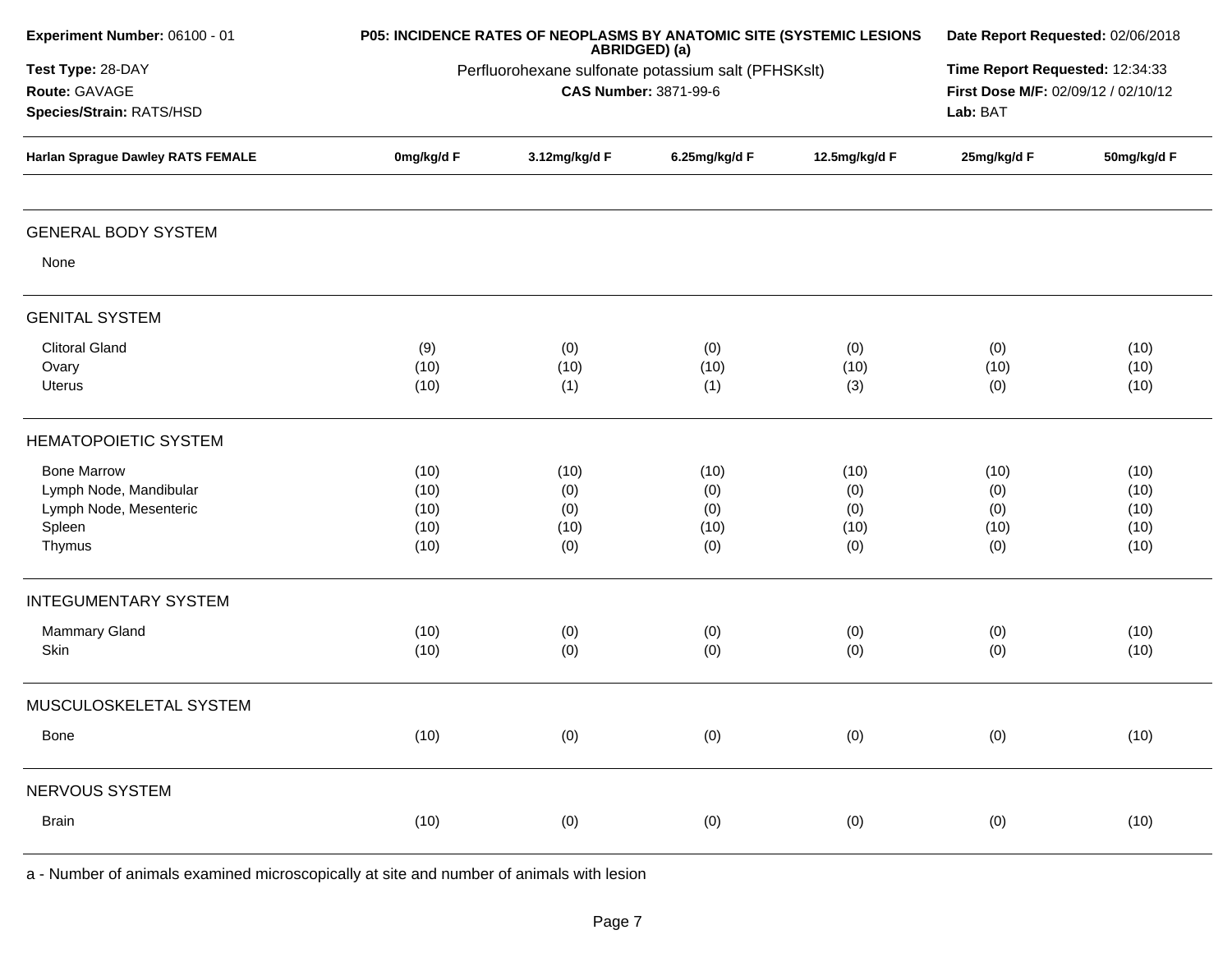| <b>Experiment Number: 06100 - 01</b><br>Test Type: 28-DAY<br>Route: GAVAGE<br>Species/Strain: RATS/HSD |                      | <b>P05: INCIDENCE RATES OF NEOPLASMS BY ANATOMIC SITE (SYSTEMIC LESIONS</b> | ABRIDGED) (a)                |                    | Date Report Requested: 02/06/2018                                                  |                      |
|--------------------------------------------------------------------------------------------------------|----------------------|-----------------------------------------------------------------------------|------------------------------|--------------------|------------------------------------------------------------------------------------|----------------------|
|                                                                                                        |                      | Perfluorohexane sulfonate potassium salt (PFHSKslt)                         | <b>CAS Number: 3871-99-6</b> |                    | Time Report Requested: 12:34:33<br>First Dose M/F: 02/09/12 / 02/10/12<br>Lab: BAT |                      |
| Harlan Sprague Dawley RATS FEMALE                                                                      | 0mg/kg/d F           | 3.12mg/kg/d F                                                               | 6.25mg/kg/d F                | 12.5mg/kg/d F      | 25mg/kg/d F                                                                        | 50mg/kg/d F          |
| <b>RESPIRATORY SYSTEM</b>                                                                              |                      |                                                                             |                              |                    |                                                                                    |                      |
| Lung<br>Nose<br>Trachea                                                                                | (10)<br>(10)<br>(10) | (0)<br>(10)<br>(0)                                                          | (0)<br>(10)<br>(0)           | (0)<br>(10)<br>(0) | (0)<br>(10)<br>(0)                                                                 | (10)<br>(10)<br>(10) |
| SPECIAL SENSES SYSTEM                                                                                  |                      |                                                                             |                              |                    |                                                                                    |                      |
| Eye<br>Harderian Gland                                                                                 | (10)<br>(10)         | (0)<br>(0)                                                                  | (0)<br>(0)                   | (0)<br>(0)         | (0)<br>(0)                                                                         | (10)<br>(10)         |
| URINARY SYSTEM                                                                                         |                      |                                                                             |                              |                    |                                                                                    |                      |
| Kidney<br>Urinary Bladder                                                                              | (10)<br>(10)         | (10)<br>(0)                                                                 | (10)<br>(0)                  | (10)<br>(0)        | (10)<br>(0)                                                                        | (10)<br>(10)         |